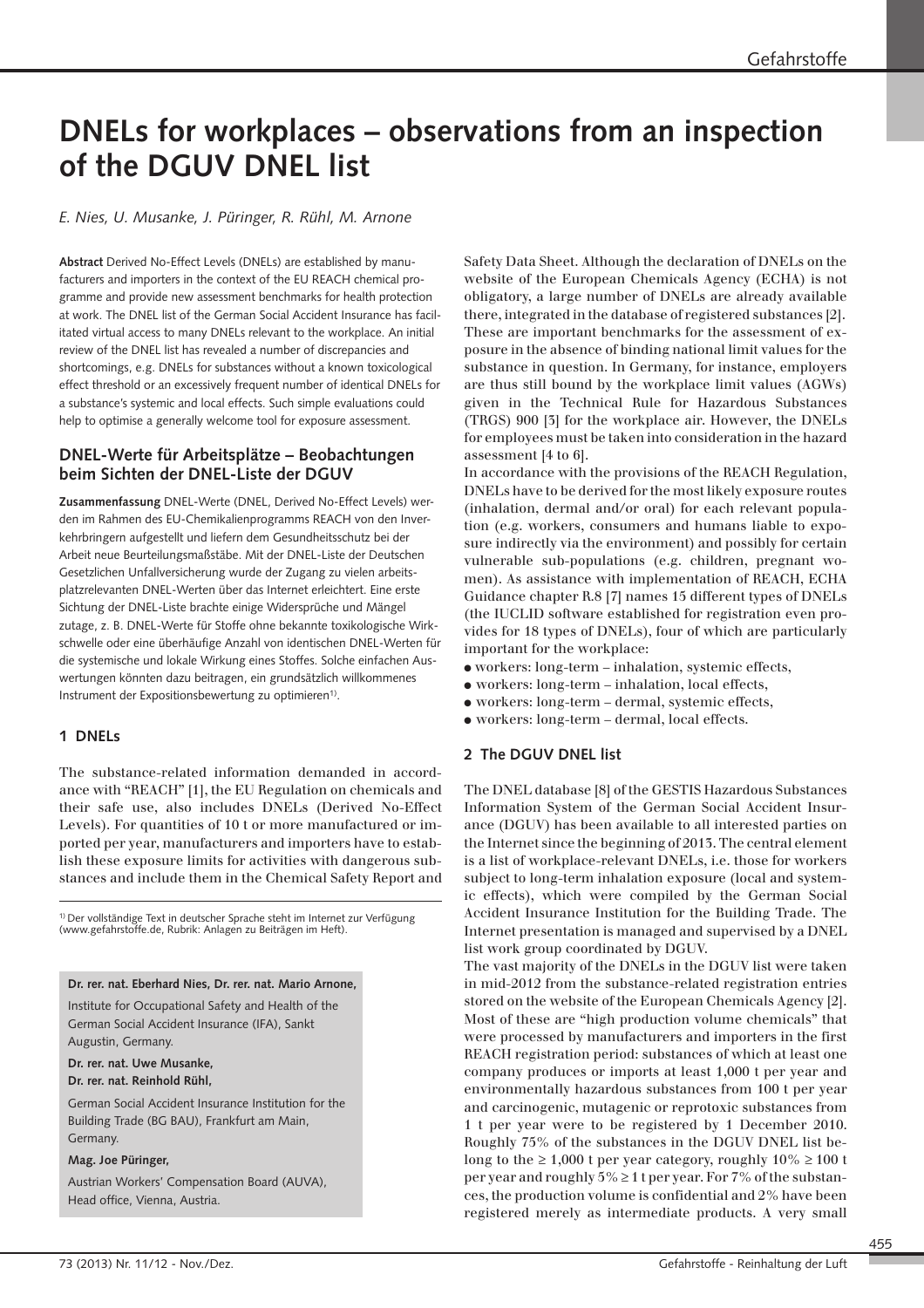

**Figure 1. Share of substances fully registered by mid-2012 that have inhalation DNELs for workers – distribution of DNELs according to exposure category.** 

number of DNELs in the DGUV list came from Safety Data Sheets.

Skin exposure can also undoubtedly play an important role at the workplace. Since only little experience is available for the calculation of limit values for dermal exposure, standardised measuring methods for individual substances are lacking, and only a few reference measured values are available, the DGUV DNEL list is initially confined to workplace-relevant limit values for long-term inhalation.

For 1,781 substance entries, the DGUV DNEL list currently (August 2013) contains at least one workplace-relevant longterm DNEL. For a portion of 1,290 substances having a clear chemical definition, the GESTIS DNEL database contains additional specific information such as synonyms, structural formula, the German workplace limit value (AGW), if avail able, and a note in case the substance in question is classified as a proven carcinogen. The remaining roughly 500 substances with a DNEL are in many cases reaction mixtures and chemically not clearly identifiable entries from the ECHA website (e.g. "Rosin, fumarated, reaction products with formaldehyde"). Even terms such as "Z-44", "Renewable hydrocarbons (Diesel type fraction)", "Ashes (residues), rice husk" or simply "None available" have been entered as substance names.

In accordance with the REACH Regulation's time-table, chemicals manufactured in EU member states or imported into them in quantities of 100 to 1,000 t per year had to be regis tered with ECHA by 1 June 2013. According to information from ECHA [9], over 9,000 registrations for about 2,900 substances were submitted in this second phase. Most of these have already been posted on the ECHA website. As during the first period, a disproportionate large number of German companies have participated.

The following is confined to those substances that were submitted for registration by mid-2012. These are roughly 5,300 substances, of which approx. 1,800 have a long-term inhalation DNEL for the workplace, and these currently form the basis of the DGUV DNEL list.

## **3 Workplace DNELs on the ECHA website**

The details from the registration entries of manufacturers and importers, including the substance-related DNELS, are published unchecked by ECHA on its website [10]. However, ECHA's last progress report [11] complains of considerable shortcomings in the dossiers received and particularly with regard to substance identity, exposure determination, risk description and certain toxicological tests. According to an ECHA newsletter [12], over half of the registration dossiers had quality shortcomings. In its dossier evaluations, ECHA

itself has the task of checking 5% of the registration dossiers for compliance with requirements (REACH Regulation, Article 41). The examination of a DNEL is possible in this context, but this is not listed in the priorities according to which dossiers are to be selected.

Under the Rolling Action Plan [13], the EU member states are to conduct substance evaluations for problematical substances. In their selection, priority is given to persistent, bioaccumulative and ecotoxic substances and to those with carcinogenic, mutagenic, reprotoxic (CMR) or sensitising prop erties. The purpose of substance evaluation is to thoroughly examine the submitted risk assessment, request missing data and if necessary propose restrictions or authorisation obligations. DNEL corrections can be demanded [14].

It can be assumed that most DNELs have not so far undergone an independent quality control. Documents describing the derivation method are not accessible to the scientific community. In several cases an "overall assessment factor" is disclosed with which the DNEL was calculated; here the maximum dose or concentration with no observed adverse effect level (NOAEL) on health is the starting point in most cases.

The DGUV DNEL list work group is not in a position to scientifically check the DNELs either. However, even a cursory review of the DNEL list reveals certain discrepancies which will be presented in greater detail here. Since copying mistakes cannot be excluded during the compilation of the DNEL list by DGUV, the following may contain numeric in accuracies or omissions, but this has no effect on the trends described:

1. A total number of about 5,300 substances were registered with ECHA by mid-2012. About 3,500 of these substances were fully registered, i.e. not with a limited set of data, as is permitted for isolated intermediates, for instance. Of these 3,500, only about 1,800 substances had registration entries containing at least one long-term inhalation DNEL for workers. **Figure 1** shows that these are mainly long-term inhalation DNELs for systemic effects. 9% of the substances have a DNEL exclusively for the local effect. 20% have DNELs for both systemic and local long-term effects.

2. In 211 registration entries, amounting to 12% of all substances in the DGUV DNEL list and to over 55% of all substances having a DNEL for both the local and systemic effects, the DNELs for the two categories were identical.

3. For only 43 substances (2% of all substances in the DGUV DNEL list) there are several registration entries with differing workplace DNELs for the local and/or systemic effects (long-term inhalation). Concerning petroleum-based mix tures and fractions, the divergences are in some cases considerable (up to a factor of 60). But even for chemically clearly definable individual substances like sodium chlorate (entry A: DNEL systemic 5 mg/m<sup>3</sup> ; entry B: DNEL systemic 0,51 mg/m<sup>3</sup>) or triethylene glycol monobutyl ether (entry A: DNEL local 30,5 mg/m<sup>3</sup> , systemic 24 mg/m<sup>3</sup> ; entry B: DNEL local –; systemic 195 mg/m<sup>5</sup>), the range can be considerable. For xylene, one registrant's systemic DNEL of 77 mg/m<sup>3</sup> for the isomer mixture is lower than the local and systemic DNELs of the individual isomers from other registrations  $(221 \text{ mg/m}^3)$ . The DGUV DNEL list work group will report such discrepancies to ECHA and the German Committee on Hazardous Substances (AGS).

4. Of the substances listed on the ECHA website with DNELs, 43 (2% of all substances in the DGUV DNEL list) are classi-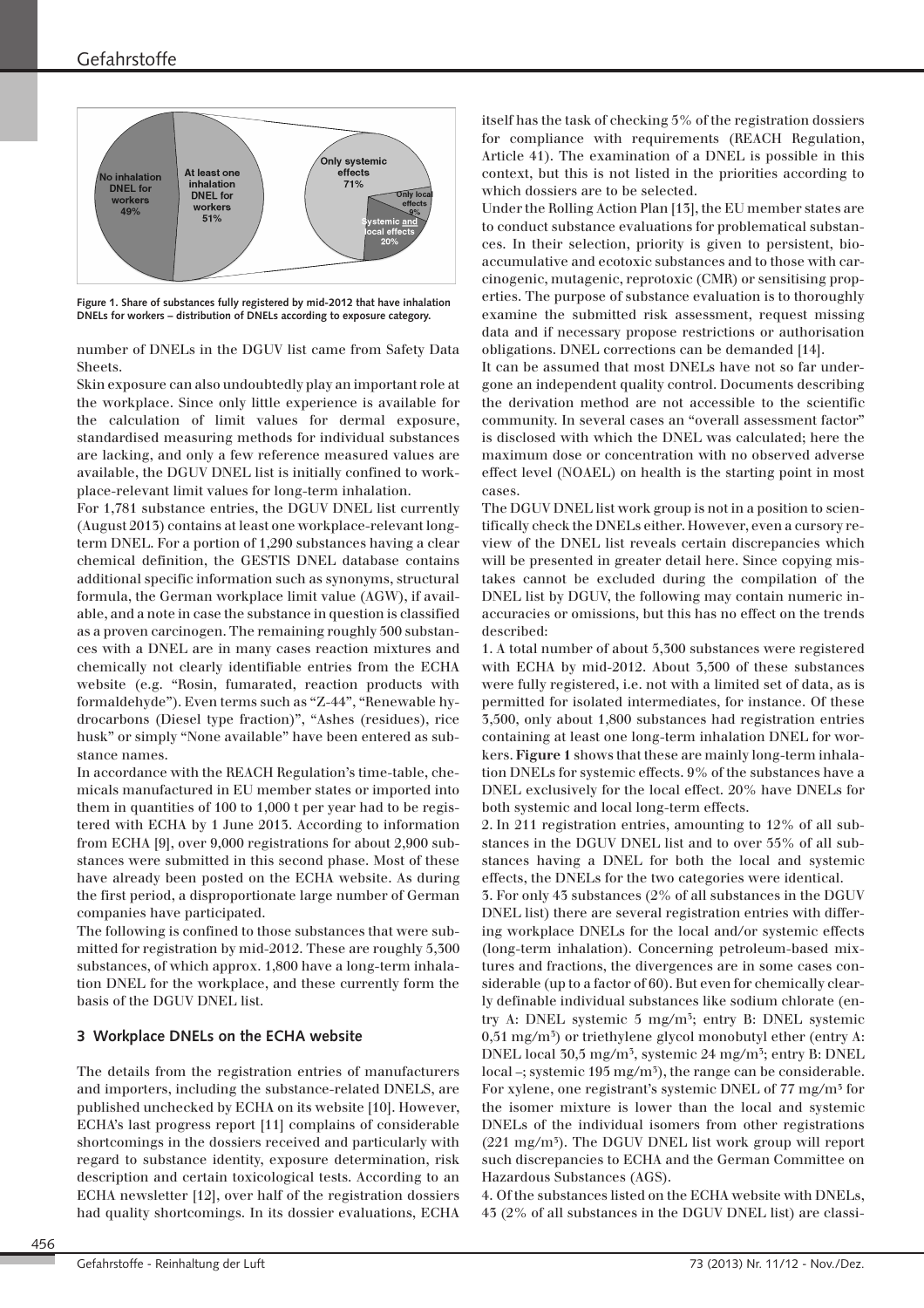**local systemic**

7681-11-0 0.07

9%

 $\overline{2\%}$ 

than factor 10 higher

fied in Annex VI of the CLP Regulation [15] or by the manufacturer as H350/R45 or H350i/R49 as a proven carcinogen (registration data) or listed in the German Technical Rule 905 (directory of substances that are carcinogenic, mutagenic or toxic to reproduction [16]) in cancer category 1 or 2 (i.e. 1A or 1B according to the CLP system). In the GESTIS DNEL database, such DNELs continue to be named, but appear with a clear warning.

5. The substances listed in **Table 1** are not classified as harm-

ful, but have astonishingly low DNELs  $(< 1$  mg/m<sup>5</sup>).

#### **4 DNELs and occupational exposure limit values in Germany and Europe**

In Germany, the workplace limit values (AGWs) of TRGS 900 [3] are to be complied with. They are largely based on the MAK (maximum workplace concentrations) of the Senate Commission for the Investigation of Health Hazards of Chemical Compounds in the Work Area of the German Research Foundation (DFG) [17]. It is therefore of some interest to compare

the existing AGW and MAK values with the DNELs from the point of view of German occupational safety and health.

EC-IOEL

 $\frac{1}{2}10\%$ 

## *4.1 AGW values*

Of the 1,781 substances contained in the DNEL list, 309 substances (17%) have a German workplace limit value (AGW). 54 of these fall within the scope of the group AGWs for hydrocarbon mixtures. A comparison of the DNELs of the remain ing 255 substances with their AGWs (see **Figure 2**, line 1) shows that 42% of all DNELs concur with the AGWs. A quarter of the DNELs are in each case up to a factor of 10 higher or lower than the German AGWs. However, for 4% of the substances, the DNEL value is more than a factor of 10 larger than the German AGWs and for 6% of substances more than a factor of 10 smaller (**Table 2**). Particularly worthy of note are naphthalene, trimellitic acid anhydride and diphenyl ether with DNELs 35 to 400 times as high as the German AGWs. **Table 3** shows the other extreme: the DNELs of these substances are a factor of 10 to 86 smaller than their German AGWs.

DNEL is more<br>than factor 10 lower Germar 25% 42% 23% 6% **AGW**  $\frac{1}{4%}$  $\Box$  DNEL is lower 39%  $26%$ MAK value 69 23% 7% DNEL corresponds to the named limit value MAK value<br>without AGW 33% 26% 28%  $11\%$ DNEL is higher  $2%$ DNEL is more

75%

Substance **CAS** number DNEL in mg/m<sup>3</sup>

Benzoin 119-53-9 0.1 Potassium iodide | 7681-11-0 | 0.7081

**Table 1. Substances with very low DNELs not classified as harmful.** 

Aluminium fluoride | 7784-18-1 | 0.047  $Dodecane-12-lactam$  947-04-6 0.88



## *4.2 MAK values*

A comparison of the DNELs with the MAK values of the German Research Foundation reveals discrepancies of a similar magnitude (Figure 2, line 2). This is not surprising since many AGWs are based on proposals from the MAK Commission. However, among the 261 substances that have a DNEL and a MAK value, there are 64 substances with a DNEL value for which no AGW exists. If these DNELs are compared to the MAK values, only 28% of the DNELs comply with the recommendations of the MAK Commission. 33% are up to a factor of 10 higher than the MAK value and 11% of these DNELs are even higher. 26% are up to a factor of 10 lower than the MAK values and 2% of the DNELs are lower still (Figure 2, line 3). Of the 11% of the DNELs that are much higher than the MAK values, half relate to zinc compounds with the MAK value of 0,1 mg/m<sup>5</sup>. 3-Chloro-1,2-propanediol and three lithium compounds (13 times higher), formaldehyde (24 times higher) and two organo-tin compounds (almost 200 times higher) also have DNELs that are much higher than the MAK values.

| Substance             | <b>CAS</b> number | DNEL in $mg/m3$ |          | <b>AGW</b> | <b>DNEL/AGW</b> |          |
|-----------------------|-------------------|-----------------|----------|------------|-----------------|----------|
|                       |                   | local           | systemic | in $mg/m3$ | local           | systemic |
| Boric acid            | 10043-35-3        |                 | 8.3      | 0.5        |                 | 16.6     |
| Diphenyl ether        | $101 - 84 - 8$    | $9.68*$         | 245.8    | 7.1        | $1.4*$          | 34.6     |
| Disodium octaborate   | 12008-41-2        |                 | 6.9      | 0.5        |                 | 13.8     |
| Disodium tetraborate  | 1330-43-4         | 11.7            | 6.7      | 0.5        | 23.4            | 13.4     |
| Ethanethiol           | $75 - 08 - 1$     | 18.6            | 14.5     | 1.3        | 14.3            | 11.2     |
| Naphthalene           | $91 - 20 - 3$     | 25              | 25       | 0.5        | 50.0            | 50.0     |
| Silver oxide          | 20667-12-3        |                 | 0.107    | 0.01       |                 | 10.7     |
| Sulfur hexafluoride   | 2551-62-4 77.900  |                 | 77,900   | 6,100      | 12.8            | 12.8     |
| Trimellitic anhydride | 552-30-7          |                 | 17.5     | 0.04       |                 | 437.5    |
| <b>Zinc selenite</b>  | 13597-46-1        |                 | 1.7      | 0.05       |                 | 34.0     |

**Table 2. Substances with DNELs more than a factor of 10 higher than the German AGW.** 

\* Figures in italics represent further DNEL values of the substance which do not meet the criterion "more than a factor of 10 higher than the AGW".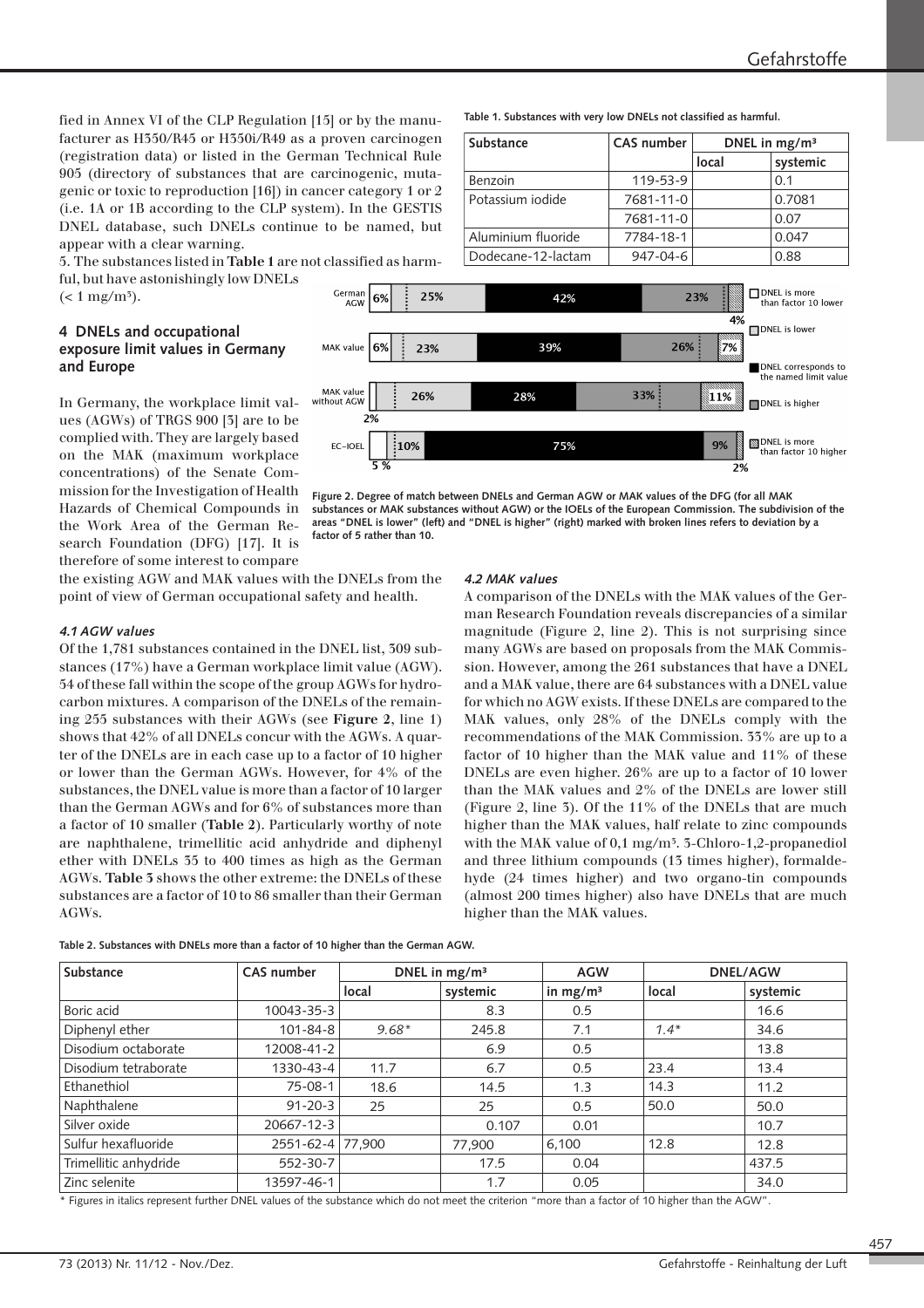| Table 3. Substances with DNELs more than a factor of 10 lower than the German AGW. |  |
|------------------------------------------------------------------------------------|--|
|------------------------------------------------------------------------------------|--|

| Substance                           | <b>CAS number</b> | DNEL in mg/m <sup>3</sup> |          | <b>AGW</b> | <b>DNEL/AGW</b> |          |
|-------------------------------------|-------------------|---------------------------|----------|------------|-----------------|----------|
|                                     |                   | local                     | systemic | in $mg/m3$ | local           | systemic |
| 1,3-Dioxolane                       | 646-06-0          |                           | 19       | 310        |                 | 0.061    |
| 1-Chlorobutane                      | 109-69-3          |                           | 8.5      | 95.5       |                 | 0.089    |
| 1-Nitropropane                      | 108-03-2          | 3.6                       | 7.1      | 92         | 0.039           | 0.077    |
| 2-Diethylaminoethanol               | $100 - 37 - 8$    | 1.07                      | $7.34*$  | 24         | 0.045           | $0.306*$ |
| 2-Phenoxyethanol                    | 122-99-6          | 8.07                      | 8.07     | 110        | 0.074           | 0.074    |
| 4-tert-Butylbenzoic acid            | $98 - 73 - 7$     |                           | 0.067    | 2          |                 | 0.033    |
| Aluminium fluoride                  | 7784-18-1         |                           | 0.047    | 1          |                 | 0.047    |
| But-2-yne-1,4-diol                  | 110-65-6          | 0.02                      | 0.02     | 0.36       | 0.056           | 0.056    |
| Dimethoxymethane                    | 109-87-5          |                           | 132      | 3,200      |                 | 0.041    |
| <b>Disulfiram</b>                   | $97 - 77 - 8$     |                           | 0.146    | 2          |                 | 0.073    |
| Hydrogen fluoride/hydrofluoric acid | 7664-39-3         | 0.0015                    | $1.5*$   | 0.83       | 0.002           | $1.807*$ |
| Methylamine                         | 74-89-5           |                           | 0.9      | 13         |                 | 0.069    |
| Nitrobenzene                        | 98-95-3           |                           | 0.07     | 1          |                 | 0.07     |
| N-Methylaniline                     | $100 - 61 - 8$    |                           | 0.0495   | 2.2        |                 | 0.023    |
| Tetraethyllead                      | 78-00-2           |                           | 0.00058  | 0.05       |                 | 0.012    |
| Vinyl toluene (isomers)             | 25013-15-4 37     |                           | 37       | 490        |                 | 0.076    |

\* Figures in italics represent further DNEL values of the substance, which do not meet the criterion "more than a factor of 10 lower than the AGW".

#### *4.3 IOEL values*

Finally, the DNELs of the DGUV list were compared to the Indicative Occupational Exposure Limit Values (IOELs) of the European Commission. For substances with IOELs, the EU member states are obligated to establish a national limit value based on the IOEL. 95 of the substances contained in the GESTIS DNEL database have such an IOEL. As can be seen from Figure 2 (line 4), the IOELs show much closer concurrence with the DNELs reported to ECHA than with the German AGWs or MAK values. A remarkable 75% of the IOELs match the DNELs. Only about 10% of the DNELs are in each case up to a factor of 10 higher or lower than the IOELs. The local DNELs for hydrogen fluoride (by a factor of 1,000!) and potassium aluminium fluoride (factor of 18) and the systemic DNELs for aluminium fluoride (factor of 53) and nitrobenzene (factor of 14) deviate downwards by more than a factor of 10.

#### **5 DNELs in Safety Data Sheets**

Despite the continuing criticism of their quality and completeness [18], Safety Data Sheets (SDSs) under REACH are key information dissemination tools for companies (see BekGS 409 [6]). The German Hazardous Substances Ordinance (Article 6(2) [19]) lists SDSs as a basis for the hazard assessment. The GHS Column Model [20], the Easy-to-use Workplace Control Scheme for Hazardous Substances (EMKG) [21], the Stoffenmanager [22] and GISBAU [23], for example, also derive their basic data from the SDSs.

In Germany, a DNEL given in an SDS is, according to the Hazardous Substances Ordinance, an important information source for the hazard assessment at the workplace to which the employer can refer. As a result of these formal consequences, the giving of a DNEL in an SDS is interpreted legal confirmation of this DNEL.

To check the congruence between the DNELs on the ECHA website and in the SDSs, the DNEL details from SDSs of the ISi database (Information System for Safety Data Sheets [24]) of the Association of the German Chemical Industry (VCI) and IFA were compared to the information supplied by regis-



**Figure 3. Degree of match between the DNELs found in a random sample of 94 Safety Data Sheets and the DNELs registered with ECHA for the same substances.** 

trants to ECHA. For this, a random sample of 94 substances was taken from the DNEL list, and for these the ISi database was searched for SDSs.

**Figure 3** shows the portion of DNELs in SDSs that concur with the registration compared to DNELs deviating from these. In over 80% of cases, the DNELs from the registration entries with ECHA are the same as those on the SDSs. 16% of the DNELs found in SDSs deviate from the data registered with ECHA. However, of these, two thirds are attributable to an assignment of the DNELs listed with ECHA to the other exposure category (i.e. "local" instead of "systemic" or vice versa). Only 5% of all DNELs in the SDS sample otherwise differ from the values in the ECHA registration entries.

#### **6 Discussion**

#### *6.1 Completeness of information*

On the ECHA website workplace DNELs are listed for only about half of the "fully" registered substances. Even if one assumes that some of these substances without DNELs are not classified as harmful and therefore do not require a DNEL, it can be assumed that manufacturers and importers of numerous relevant high production volume substances have not established worker DNELs for chronic intake via the respiratory organs or at least have not entered them in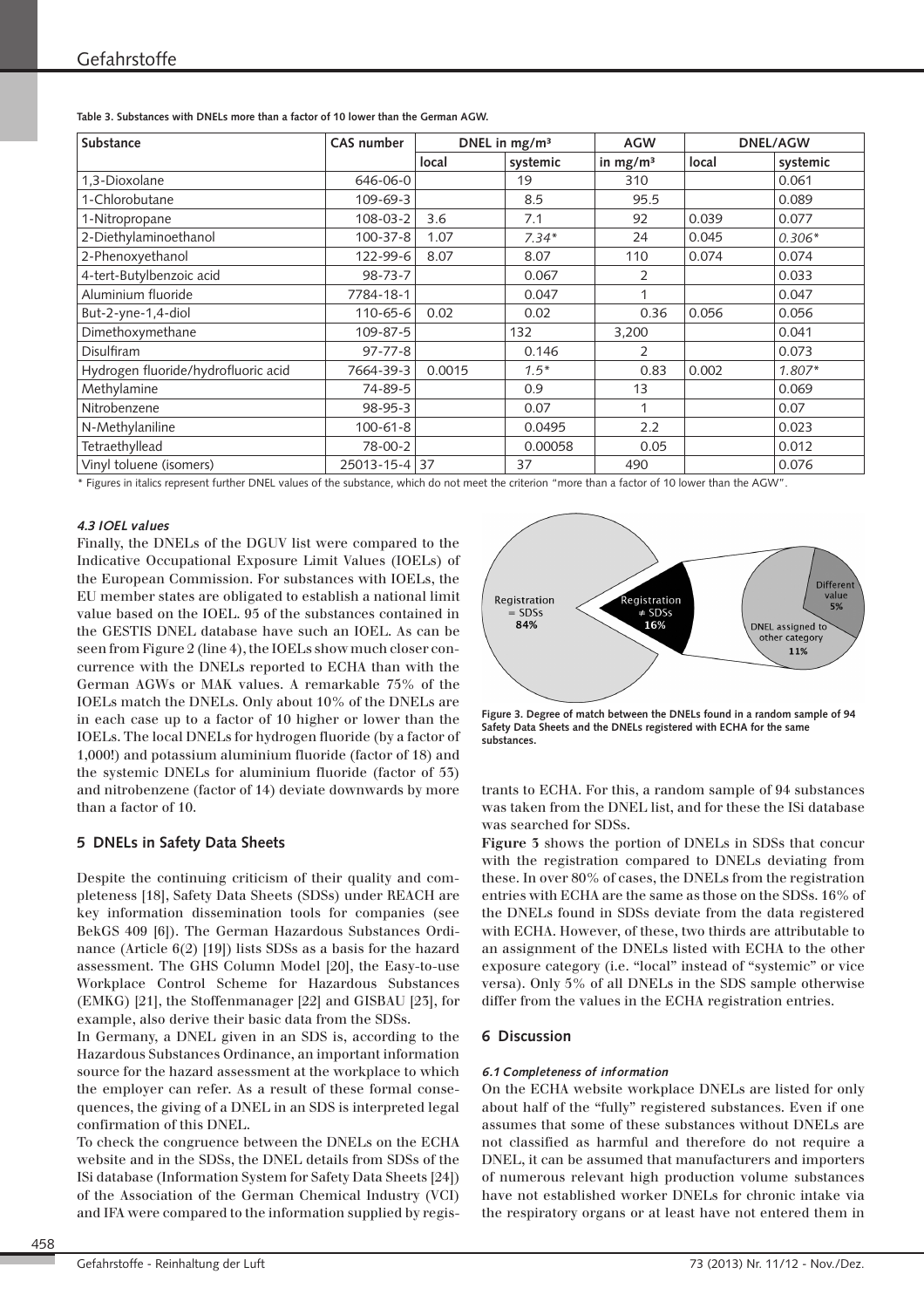the desired template. On the other hand, DNELs are often given for substances that do not require classification as harmful, e.g. barium sulfate, sodium chloride, acetylene, ammonium acetate, sodium sulfate, sodium acetate, cyclopentane, 1,1,1-trifluoroethane, sulfur hexafluoride and potassium sodium tartrate.

Some registrants have evidently exploited the fact that the giving of DNELs is not obligatory under the REACH Regulation (Article 10). Consequently, the registration software IUCLID (International Uniform Chemical Information Database) does not program the DNELs as obligatory fields. As a result, some DNELs are probably not available on the ECHA website although they may be contained in the (not publicly accessible) complete registration dossier [25]. To fill this gap that runs against the requirement of the Internet accessibility of all DNEL values (REACH Article 119), ECHA endeavours to motivate registrants to enter DNELs with recommendations [26].

The evaluation of the raw data collected for the DNEL list revealed that for about 100 substances the phrase "Exposure based waiving" has been entered for long-term inhalation exposure at the workplace instead of a DNEL. However, this waiving of human toxicity data is only permissible if the exposure of persons, in this case workers, is excluded. It is therefore incomprehensible that the waiving statement also appears for a number of widespread substances like boric acid, 2-ethylhexyl methacrylate, 1,1-dichloroethene and maleic acid. It is totally implausible that the declaration of such data is "waived" for the local effects of about 50 substances, although the DNEL is given for the systemic effects and vice versa.

## *6.2 Origin and derivation of DNELs*

For 2% of the substances in the DNEL list one can find several, in some cases considerably divergent, DNEL entries for the same exposure category. According to REACH there is no obligation to harmonise DNELs for registration [27].

Some registrants have possibly preferred to register the occupational exposure limit values applicable in their own countries as the DNELs. The Guidance R.8 ([7] Appendix R.8–13) makes the posting of a national limit value as a DNEL contingent on the following conditions: The derivation of the national limit value must be evaluated as to its scientific correctness and currency and any differences from the approach for deriving DNELs are to be taken into account. Equally, European IOELs can also be adopted. The cited Appendix of the ECHA Guidance states: *"A registrant is allowed to use an IOEL as a DNEL for the same exposure route and duration, unless new scientific information that he has obtained in ful filling his obligations under REACH does not support the use of the IOEL for this purpose".* It is worth noting that for almost all substances with which ECETOC (see below) attempted and published an exemplary and guidance-compliant DNEL derivation [28], the registrants finally chose the IOEL.

In cases where for a certain chemical a workplace DNEL has been posted both for local and systemic long-term inhalation exposure, these two substance-related values are identical surprisingly often. This is hardly plausible toxicologically, as in most cases the most sensitive health effect after inhalation of a substance is manifested either in the respiratory organs

(usually irritation) or in a distant organ, but rarely both locally and systemically for the same exposure level. Merely in the case of substances of very low toxicity is it sometimes the case that even at the highest tested dose or concentration no negative effects on health whatsoever are observed. In the context of DNEL derivation, such a body of data does not of course permit a differentiation between "systemic" and "local". The European Centre for Ecotoxicology and Toxicology of Chemicals (ECETOC) [28] which is organised by companies concerned with the production and use of chem icals has demonstrated this with the example of pentanes. Well-designed studies usually yield two decisive parameters: the maximum dose/concentration at which no adverse effect was observed (No Observed Adverse Effect Level or NOAEL) and the lowest dose/concentration at which the first effects were diagnosed (Lowest Observed Adverse Effect Level or LOAEL). The point of departure for the calculation of DNELs is usually the NOAEL. This can be divided by one or more extrapolation factors in order to fill gaps in the data. If, for example, a 90-day feeding experiment on rats is identified as the key study for deriving a long-term workplace inhalation DNEL, these divisors known as "assessment factors" must be used for making the leap from the animal to humans, from oral to inhalation route and from short-term to long-term exposure. Guidance R.8 for the implementation of REACH [7] puts forward standard extrapolation factors, the application of which tends to yield relatively low limit values.

Given sufficient data, these divisors can be reduced for specific substances. The German AGW strategy defined in BekGS 901 [29] makes use of extrapolation factors very similar to those in the ECHA Guidance. When fully exploited, these result in AGWs that in certain circumstances are slightly higher than the DNELs derived in accordance with the ECHA Guidance as long as the calculations proceed from the same point of departure. The German MAK Commission and the Scientific Committee on Occupational Exposure Limits (SCOEL) of the European Commission perform extrapolations on less formal principles.

Making full use of the standard extrapolation factors in ECHA Guidance R.8 [7], ECETOC [28] derived workplace DNELs for 25 substances and showed that all DNELs are much lower than the IOELs. A substance-related and scientifically justified adaptation of the standard factors yielded values that were higher but usually still below the corresponding IOELs. In similar manner, *Schenk* and *Johanson* [30] compared 88 SCOEL air limit values to DNELs for the same substances that the authors themselves derived on the principles of EU guidelines. Here again, the DNELs were lower on average, albeit with pronounced variation.

In the EU Commission's view, when national limit values and DNELs differ, the lower one should always apply [31]. For the sake of simplicity it is assumed here that the registrant sets a lower DNEL on the basis of recent scientific findings be cause the higher national limit value no longer provides sufficient protection. The position of the EU Commission is to be interpreted for the time being as a preliminary expression of opinion. As already mentioned, the AGWs are legally binding in Germany. However, according to BekGS 409 (Question 4.2) [6], the hazard assessment is to be updated if the protective measures at the workplace do not ensure com pliance with a DNEL lower than the AGW.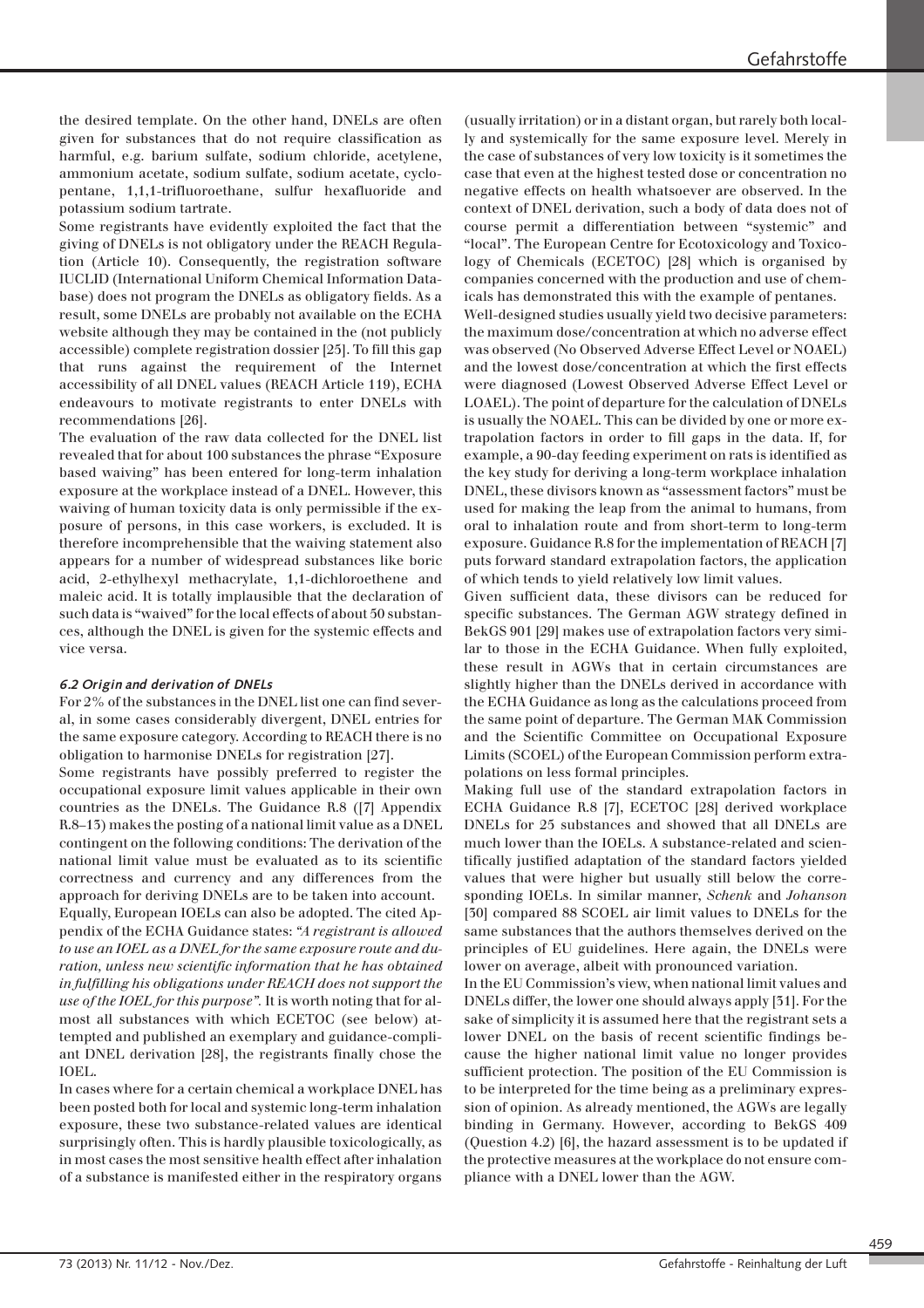#### *6.3 DNEL magnitude*

Our comparison of DNEL entries with AGWs and MAK values for the same substances shows that DNELs tend not to be inappropriately high. 70% of the DNELs with AGWs are the same as the AGW or lower. On the other hand, however, 4% (compared to the AGW) and 11% (compared to the MAK value) of the investigated DNELs exceed the German occupational exposure limit values more than tenfold. Similar findings were also yielded by an evaluation by the Federal Institute for Occupational Safety and Health (BAuA) which was based on a smaller body of data [25].

It must be stressed that the comparison of national lists of limit values also sometimes reveals marked discrepancies (see GESTIS International Limit Values database [32]), and even within Germany, for various reasons, the MAK values of the DFG do not always concur with the AGW values in TRGS 900.

#### *6.4 Carcinogenic substances*

DNELs are defined as health-based limit values, and literally as *"derive[d] levels of exposure to the substance above which humans should not be exposed"* (Annex I, No. 1.0.1 of the REACH Regulation [1]). This definition is based on the concept of a threshold for the critical toxicological effect. How ever, on the basis of current knowledge, such a threshold cannot be derived for many carcinogenic substances. For the bulk of the carcinogenic substances for which registrants give "DNELs", including numerous metal compounds, it must therefore be assumed that compliance with the published "Derived No Effect Level" does not provide protection from cancer. The single-substance documents issued by the GESTIS DNEL database are therefore accompanied by a corresponding warning.

In Guidance R.8 for the REACH Regulation – though not in the regulation itself – so-called Derived Minimum Effect Levels (DMELs) have been recommended as limit values for carcinogenic and mutagenic substances without known toxicological effect thresholds. Since no quantification of risk is usually made for these DMELs - in contrast to the exposure-risk relationship according to the German BekGS 910 [33] – they are not dealt with further here. The problems associated with the DMEL values have been investigated in detail by *Püringer* [34; 35].

#### *6.5 Quality assurance*

As yet, the REACH system does not have an effective tool for correcting a registered DNEL whose derivation proves to be flawed or obsolete. The substance evaluation, in the context of which DNELs play at best a subordinate role, is only stipulated for substances that satisfy the priority criteria; substance evaluation is usually a process taking several years [36] and in practice restricted to relatively few substances (2012: approximately 30 substances). ECHA is currently urging the EU member states to conduct 100 evaluations per year.

Our finding that more than 80% of the SDSs take the DNELs from the registration with ECHA confirms our expectations. Even in small and medium-sized enterprises, individuals whose task is to prepare SDSs obviously make use of the DNELs that they can find on the ECHA website. The fact that in a further tenth of the SDSs the endpoints "systemic" and "local" have been interchanged does not speak for the quality of the SDSs.

Observations as facilitated by the DNEL list for substances with low DNELs but without classification for health hazards (Table 3) could aid the detection of possible classification errors.

#### **7 Conclusions and outlook**

REACH supplies an abundance of new information that ought to be of use for health protection at work. The process is still only a few years old and it is therefore hardly surprising that the initial phase has revealed flaws.

Even a superficial review of the workplace-relevant longterm inhalation DNELs uncovers certain shortcomings. The above presentation of a number of inconsistencies is by no means intended as a blanket rejection of the DNEL approach. In the generation of so many data, mistakes and misunderstandings can occur. Insufficient knowledge of the complex REACH procedures may be a factor in this. National limit values are not always free of flaws either. Worth remembering is that in 2005 about a quarter of all German workplace limit values were withdrawn because they failed to satisfy the strict criteria for health-based exposure limits.

We should generally welcome the fact that REACH makes available occupational exposure limit values in the form of DNELs for a far larger number of substances than would be possible in the foreseeable future through the – in most cased voluntary – activities of national or pan-European regulatory expert bodies. For health protection at the workplace they supply additional assessment benchmarks. In the construction sector, for example, the number of substances with an assessment benchmark in the form of DNELs has been rais ed from 37 to 60% [37; 38]

The DNEL list work group wishes to help reveal and identify possible shortcomings in order to accelerate the necessary process of improvement. It will approach manufacturers with striking DNEL discrepancies and request clarification. It would be desirable if a workplace DNEL (long-term exposure) were to be published for all chemicals registered with ECHA, at least with regard to their critical health effect. The disclosure of the derivation processes of the individual DNELs should be urgently demanded in order to permit an independent subsequent revision.

As its next step, the DGUV DNEL list work group will read out the workplace DNELs added during the most recent registration phase and integrate them in DGUV's DNEL list. A module containing practical examples of applications is in preparation.

## **Acknowledgments**

The DGUV DNEL list and the GESTIS DNEL database have been established at the initiative and with the support of the German Social Accident Insurance Institutions. Our sincere gratitude goes to the following colleagues who, in addition to the authors of the present publication, participated in the accompanying work group: Dr *Michael Au* (Ministry of Social Affairs, Hesse), Ms *Margret Böckler* (Berufsgenossenschaft Energie Textil Elektro Medienerzeugnisse), Ms *Antje Ermer* (Berufsgenossenschaft Rohstoffe und chemische Industrie), Dr *Tomas Glade* (Berufsgenossenschaft Holz und Metall), Ms *Uta Köhler* (Unfallkasse Nordrhein-Westfalen), Dr *Romy Marx* (Bundesanstalt für Arbeitsschutz und Arbeitsmedizin), Dr *Walther Prinz* (Verwaltungs-Berufsgenossenschaft), Dr *Heinz-Günter Schäfer* (Verband der Chemischen Industrie) and the participating members of staff of IFA and Berufsgenossenschaft der Bauwirtschaft.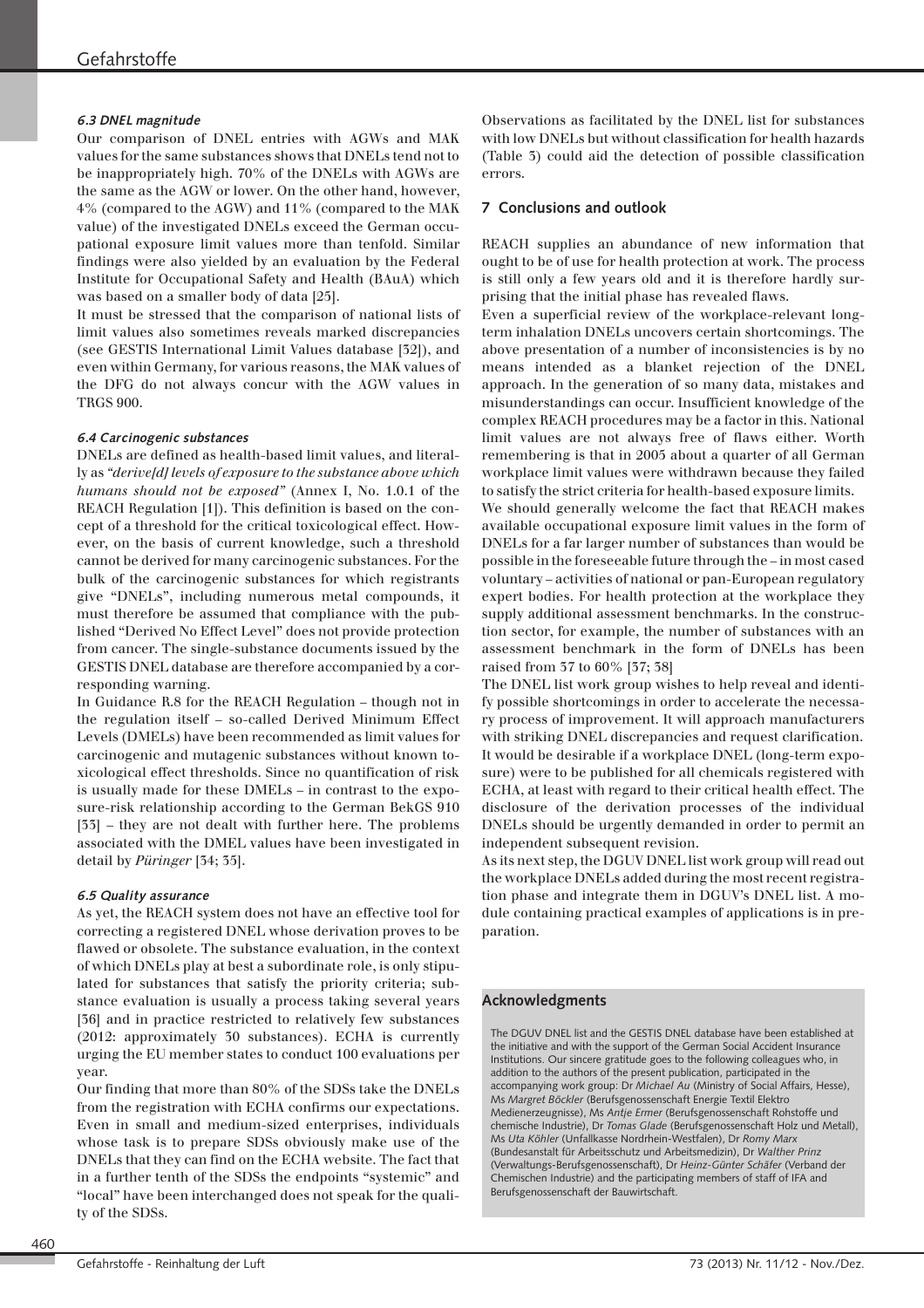## **References**

- [1] Regulation (EC) No 1907/2006 of the European Parliament and of the Council of 18 December 2006 concerning the Registration, Evaluation, Authorisation and Restriction of Chemicals (REACH). OJ EU (2006) No. L 396, pp. 1-849.
- [2] Information on chemicals registered substances. Ed.: European Chemicals Agency (ECHA), Helsinki, Finland. http://echa.europa.eu/information-on-chemicals/registeredsubstances
- [3] Technical Rule for Hazardous Substances: Arbeitsplatzgrenzwerte (TRGS 900). Ed. 1/2006. Amended GMBl. (2013) No. 17, pp. 363-364.
- [4] Technical Rule for Hazardous Substances: Risk assessment for activities involving hazardous substances (TRGS 400). Ed. 12/2010. Amended GMBl. (2012) No. 40, p. 715. www.baua. de/en/Topics-from-A-to-Z/Hazardous-Substances/TRGS/pdf/ TRGS-400.pdf
- [5] Technical Rule for Hazardous Substances: Identification and assessment of the risks involving hazardous substances: in halation exposure (TRGS 402). Ed. 1/2010. GMBl. (2010) No. 12, pp. 231-253 (25.2.2010); amended GMBl. (2011) No. 9, p. 175. www.baua.de/en/Topics-from-A-to-Z/ Hazardous-Substances/TRGS/pdf/TRGS-402.pdf
- [6] Announcement on Hazardous Substances: Using REACH information for health and safety at work (Announcement 409). Ed. 1/2012. GMBl. (2012) No. 8, pp. 119-135. www.baua.de/ en/Topics-from-A-to-Z/Hazardous-Substances/TRGS/pdf/ Announcement-409.pdf
- [7] Guidance on information requirements and chemical safety assessment. Chapter R.8: Characterisation of dose [concentration]-response for human health. Version 2.1, November 2012. Ed.: European Chemicals Agency (ECHA), Helsinki, Finland 2012. http://echa.europa.eu/documents/ 10162/13632/information\_requirements\_r8\_en.pdf
- [8] Hazardous substances information system of the German Social Accident Insurance: GESTIS DNEL Database. www. dguv.de/ifa, Webcode e145564
- [9] 2923 more chemicals registered by industry under REACH. Press release ECHA/PR/13/23. Ed.: European Chemicals Agency (ECHA), Helsinki, Finland. http://echa.europa.eu/en/ view-article/-/journal\_content/title/2–923-more-chemicalsregistered-by-industry-under-reach
- [10] Q and A about ECHA's public database with information on registered substances. 6. Can I trust the data provided in the portal? Ed.: European Chemicals Agency (ECHA), Helsinki, Finland. http://echa.europa.eu/en/support/faqs/q-anda-about-echas-public-database-with-information-onregistered-substances
- [11] Evaluation under REACH Progress Report, 2012. Ed.: European Chemicals Agency (ECHA), Helsinki, Finland 2013. http://echa.europa.eu/documents/10162/13628/ evaluation\_report\_2012\_en.pdf
- [12] *Bräutigam, T.*: Working towards the REACH dossier evaluation goal. ECHA Newsletter (2013) No 4, p. 14. http://newsletter. echa.europa.eu/en/home/-/newsletter/entry/4\_13\_workingtowards-the-reach-dossier-evaluation-goal
- [13] Community Rolling Action Plan. Ed.: European Chemicals Agency (ECHA), Helsinki, Finland. http://echa.europa.eu/en/ information-on-chemicals/evaluation/community-rollingaction-plan
- [14] Guidance on dossier and substance evaluation (June 2007). Ed.: European Chemicals Agency (ECHA), Helsinki, Finland 2007. http://echa.europa.eu/documents/10162/13628/ evaluation\_en.pdf
- [15] Regulation (EC) No 1272/2008 of the European Parliament and of the Council of 16 December 2008 on classification, labelling and packaging of substances and mixtures. OJ EU (2008) No. L 353, pp. 1-1355.
- [16] Technische Regel für Gefahrstoffe: Verzeichnis krebserzeugender, erbutverändernder oder fortpflanzungsgefährdender Stoffe (TRGS 905). Ed. 7/2005. BArbBl. (2005) No. 7, pp. 68-78; amended: May 2008.
- [17] List of MAK and BAT values 2013 Maximum concentrations and biological tolerance values at the workplace. Report No. 49 of the Commission for the Investigation of health hazards of chemical compounds in the work area. Ed.: Deutsche Forschungsgemeinschaft (DFG). Weinheim: Wiley-VCH 2013.
- [18] *Mayer-Figge, A.*: Qualität von Sicherheitsdatenblättern Anspruch und Wirklichkeit: Ergebnisse aus dem Vollzug. StoffR – Zeitschrift für Stoffrecht (2013) No. 2, pp. 52-66.
- [19] Hazardous Substances Ordinance (Gefahrstoffverordnung) of 26 November 2010. BGBl. I, p. 1643; amended BGBl. I (2013), p. 944. www.baua.de/en/Topics-from-A-to-Z/Hazardous-Substances/TRGS/pdf/Hazardous-Substances-Ordinance.pdf
- [20] The GHS column model an aid to substitute assessment. Ed.: Deutsche Gesetzliche Unfallversicherung, Berlin 2011. www. dguv.de/medien/ifa/en/pra/ghs\_spaltenmodell/ghs\_column\_ model.pdf
- [21] Easy-to-use workplace control scheme for hazardous substances. A practical guide for the application of the German Hazardous Substances Ordinance by small and medium-sized enterprises working with hazardous substances without workplace limit values. Ed.: Bundesanstalt für Arbeitsschutz und Arbeitsmedizin (BAuA), Dortmund 2006. www.baua.de/en/ Topics-from-A-to-Z/Hazardous-Substances/workplacecontrol-scheme.pdf
- [22] Stoffenmanager 5.0. Ed.: TNO, The Netherlands. https://www.stoffenmanager.nl/Default.aspx?lang=en
- [23] *Kluger, N.*: 20 Jahre GISBAU Erfahrungen und Perspektiven. Gefahrstoffe – Reinhalt. Luft 70 (2010) No. 5, pp. 210-211.
- [24] ISi Information system for safety data sheets. Ed.: Deutsche Gesetzliche Unfallversicherung, Berlin. www.dguv.de/ifa, Webcode: e126490
- [25] *Wolf, T.; Lechtenberg-Auffahrt, E.*: Erste Erfahrungen mit der Festlegung von Derived No-Effect Level (DNEL) unter REACH für Stoffe mit Arbeitsplatzgrenzwert (AGW). BPUVZ 125 (2013) No. 6, pp. 381-386.
- [26] How to prepare toxicological summaries in IUCLID and how to derive DNELs. Practical Guide 14. Ed.: European Chemicals Agency (ECHA), Helsinki, Finland 2012. http://echa.europa. eu/documents/10162/13655/pg\_14\_on\_hazard\_endpoint\_ en.pdf
- [27] REACH-CLP Helpdesk der Bundesbehörden Häufig gestellte Fragen zu REACH. "Registrieren mehrere Firmen den gleichen Stoff…". Ed.: Bundesanstalt für Arbeitsschutz und Arbeitsmedizin (BAuA), Dortmund. www.reach-clp-helpdesk.de/de/ FAQ/S-T/Sicherheitsdatenblatt/Sicherheitsdatenblatt-13.html
- [28] Guidance on assessment factors to derive a DNEL. Technical Report No. 110. Ed.: European Centre for Ecotoxicology and Toxicology of Chemicals (ECETOC), Brussels, Belgium 2010.